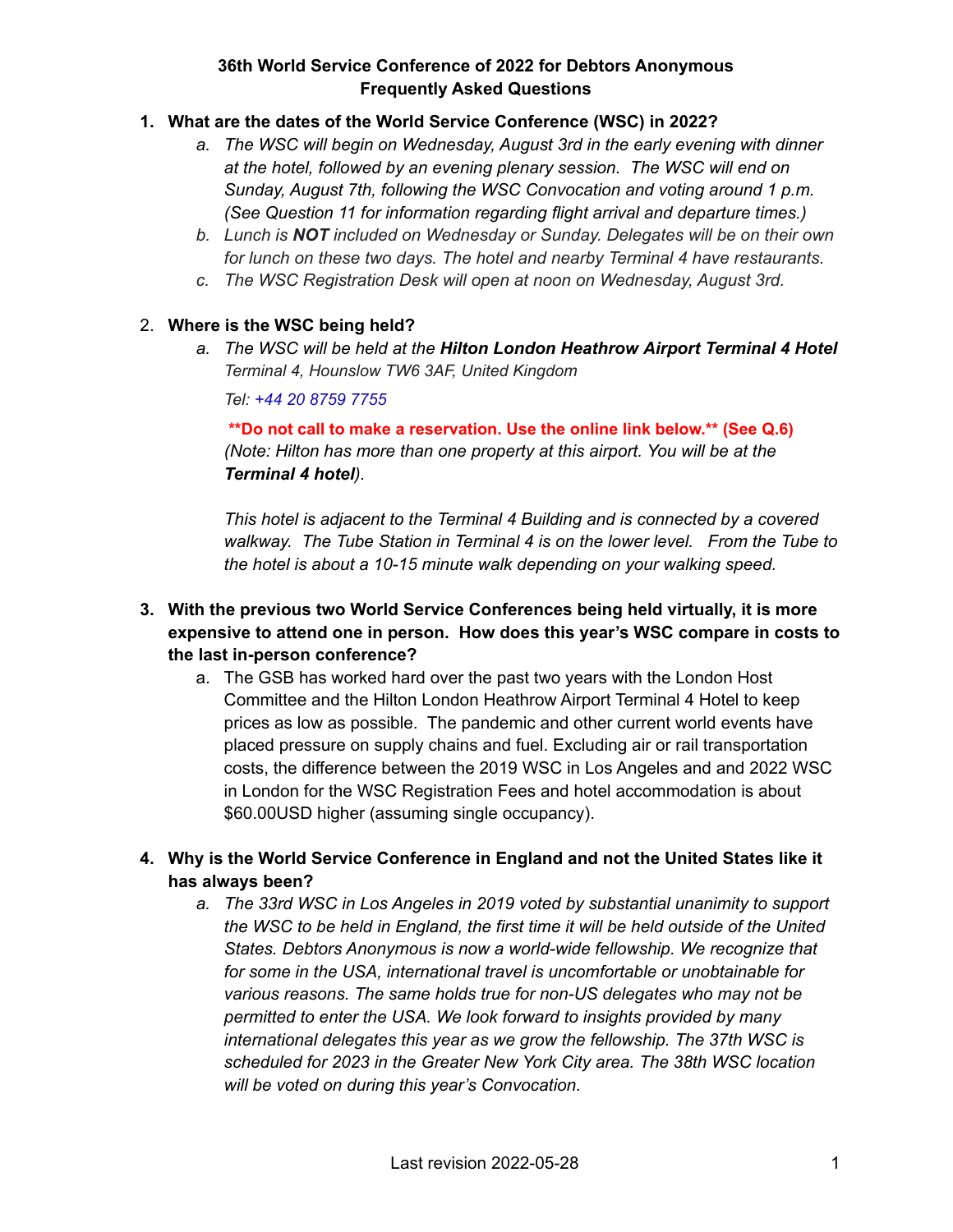- **5. Will there be a virtual component to the WSC for delegates so they do not have to travel?**
	- *a. No. The General Service Board of D.A. examined this very carefully since our last two WSC were held virtually due to the coronavirus pandemic and the resulting travel restrictions. To host a hybrid conference with some delegates in-person in England and others virtually throughout the world was determined to be cost-prohibitive for a fellowship of our size.The GSB has a fiduciary responsibility to the fellowship regarding funds and to hold a hybrid conference would have placed the WSC at a price-point out of reach for the delegates, both in-person and attending virtually. In addition there are technology challenges, requirements for additional parliamentarians in a hybrid version and the time zone differences to account for. This conference will be based on British Summer Time. As a result we recognize that the attendance for this year may be lower than the past years, but will have an influx of many international voices.*

### **6. How do I book a hotel room using the WSC block of rooms at the negotiated rate?**

*a. It is best to use this link as provided by the hotel to D.A.: <http://eventsathilton.com/show/62754c822a5a867f10d1082a> The hotel rate is £100.00 (British Pounds-UKL).This rate includes the Value Added Tax (VAT) (single or double occupancy is the same rate). You make your selection of room type on the booking link.*

#### **7. Can I share a room with another delegate?**

- *a. Yes, you can. There are a limited number of twin bedded rooms available at this hotel. Most rooms have one "king" sized bed. A room with two beds is an option on the booking link (limited rooms available with two beds). The hotel rate is £100.00 (British Pounds-GBP).This rate includes the Value Added Tax (VAT).*
- *b. Yes the Host Committee is facilitating roommate matches or finding*
	- *i. <https://chat.whatsapp.com/HcycpbhbVYA4WURz7tYDS8>*

#### **8. Can I book extra days at the negotiated rate before or after the WSC?**

*a. Yes, the hotel has made available 5 'shoulder nights' at the same rate for before and after the WSC. (July 26th to August 12th) Based on hotel availability. The hotel rate is £100.00 (British Pounds-GBP). This rate includes the Value Added Tax (VAT).*

#### 9. **Can I use my Hilton Honors points?**

*a. Yes, you may use these points towards payment of your hotel costs only. There is an option on the Hilton link (Question 5 above).*

#### **10. Can I book the hotel outside the D.A. block?**

*a. No. The only way to book is through the link above in question 5 to guarantee the discounted price made available to our Fellowship.*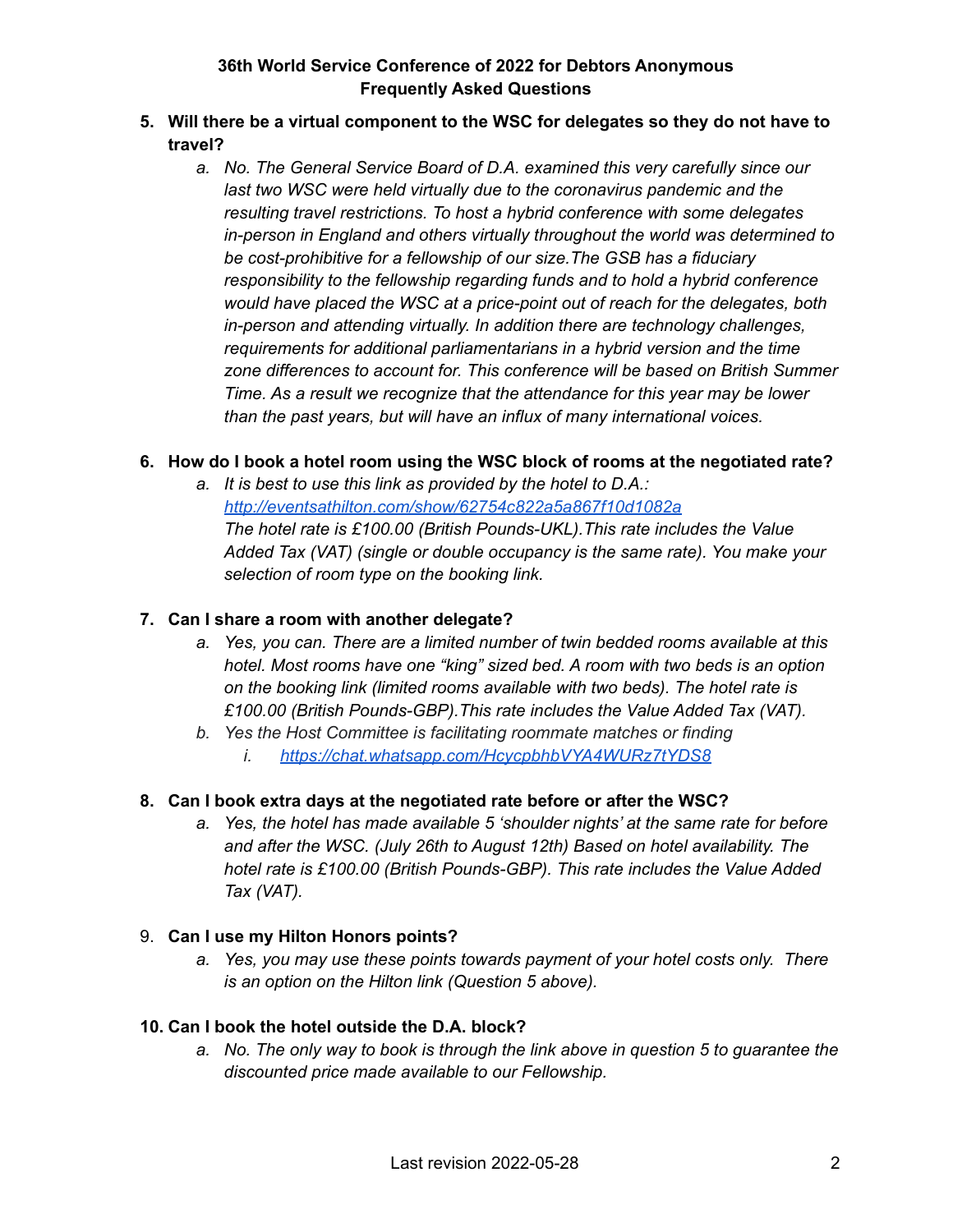### **11. Is there a preferred airline that I should book to attend the WSC?**

*a. No, Debtors Anonymous has not negotiated any special rates with a preferred airline. You are welcome to select your preferred airline and routing that best meets your needs.*

#### **12. How much time do I need to allocate between my flight times and the WSC times?**

- *a. A very good question.*
	- *● Arrivals. The first plenary session begins around 6:30 p.m. after dinner on Wednesday, August 3rd. There will be an optional 12 Step meeting before dinner. Assuming that you are arriving at London Heathrow (LHR) Airport from overseas, you should plan on at least two hours to clear Customs and Immigration and baggage claim. As most flights from North America depart in the evening and arrive the following day, you may wish to consider arriving one day early to adjust to any jet lag. Depending on which terminal you arrive at you will need additional time to transfer to the hotel, which is adjacent to Terminal 4. See question 31 below for inter terminal transfer options at London Heathrow Airport. The Registration Desk will open at noon on Wednesday, August 3rd, 2022.*
	- *● Departures. The Convocation will end by 1 p.m. on Sunday, August 7th, 2022. If you are departing from London Heathrow that day allow sufficient time from the end of the Convocation to transfer to the appropriate terminal. It is recommended that you check-in with your airline at least three (3) hours prior to departure. In other words, flights departing London Heathrow from 5 p.m. or later. Most flights departing London for North America have early morning departures. You may want to consider departing on August 8th or later.*

## **13. I see that London has five airports. Which one should I choose?**

*a. Ultimately, the choice is up to you. The WSC is being held adjacent to London Heathrow Airport. If you arrive at one of the other airports, you will need to allow time for ground transportation to get you to the hotel. There is a direct bus transfer from London Gatwick Airport to London Heathrow Airport (for a fee).For other airports you may need to consider connecting through the City of London and utilizing the Heathrow Express train from Paddington Station (15 minutes, but more expensive) or using the London Underground (Tube), (60-90 minutes depending on where you start, but less expensive.)*

#### **14. Why has an airport area hotel been chosen rather than a central city location?**

*a. The Hilton London Heathrow Airport Terminal 4 Hotel was selected after an exhaustive search and onsite inspections of several properties in and around the London area. A property that was large enough to accommodate the necessary hotel rooms, plus up to 12 concurrent meeting rooms and an event space large enough for the Convocation and Gala Dinner and Talent Show, food and*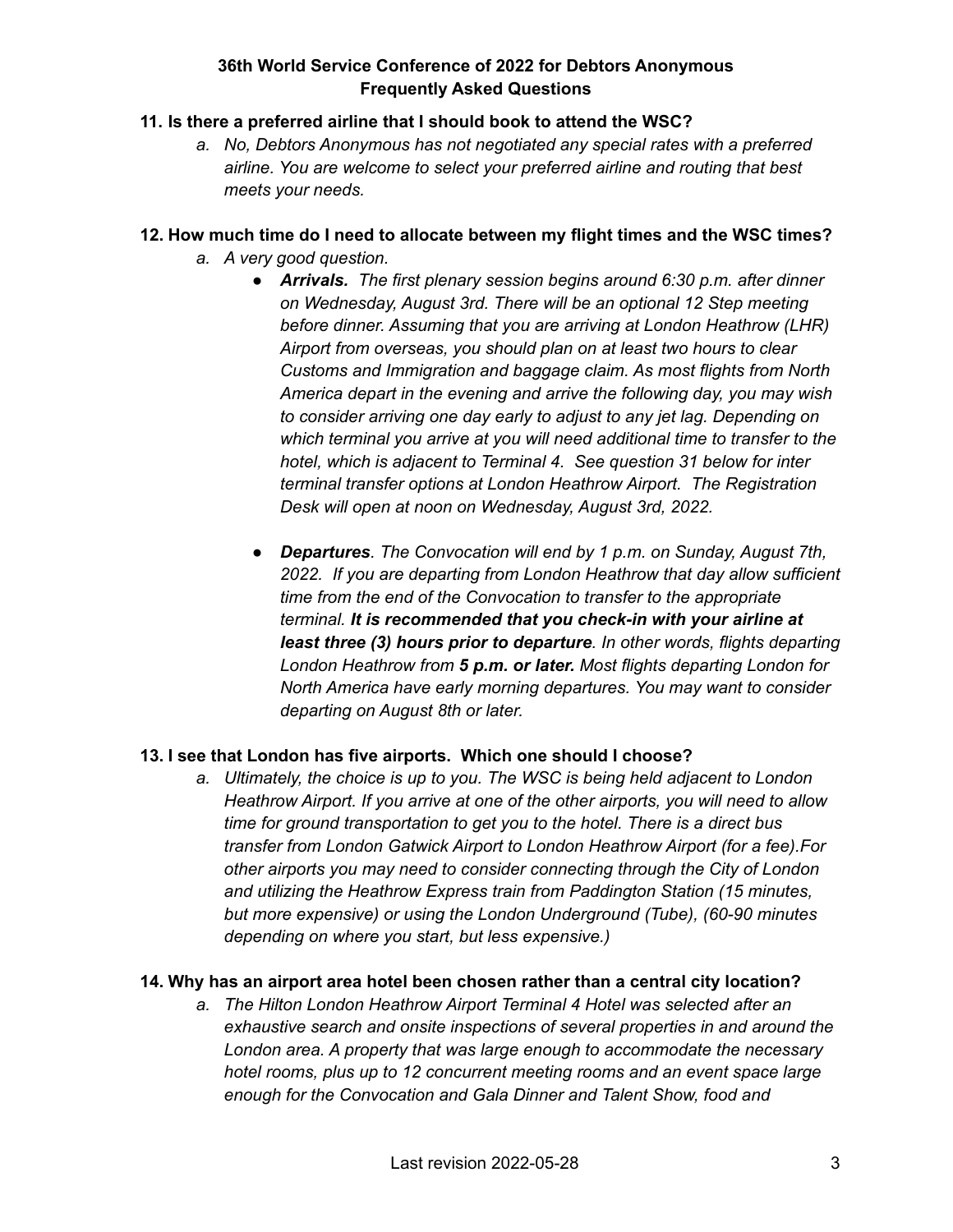*beverage capabilities plus providing some parking facilities was required. The price point of the hotel and meeting rooms plus food and beverage was also factored into the selection. This hotel did provide very attractive pricing and flexibility regarding the uncertainty of COVID-19. London central hotels are much more expensive in the busy summer tourist season.*

#### **15. What tools should I bring with me to the WSC?**

*a. If you have a smartphone and a laptop computer, these will be very useful for you as Committee and Caucus reports will be uploaded to a shared drive. The hotel has WiFi. Please also bring a notebook and your preferred writing instrument. You may wish to bring D.A. literature with you for referral. The 2022 edition of The Debtors Anonymous Manual for Service will be available as a free download from our website and sent to you in advance of the conference. It will also be available as a print on demand option (e-book) at a fee. Please note that the Conference "Binder" will be electronic and not paper-based. This will reduce paper use and weight issues for checked baggage.*

#### **16. What language will be used to conduct the business of the WSC?**

*a. The WSC will be conducted in English.*

#### **17. Will translation be provided if I am not fluent in English?**

*a. The WSC will not be providing simultaneous interpretation.*

#### **18. Can I bring a translator with me to assist?**

*a. Yes, should your group or intergroup decide to send with you a translator, we can accommodate that request. Their hotel accommodations, meals, conference fees and transportation costs would be the responsibility of your group or intergroup.*

#### **19. Am I required to attend all sessions of the WSC?**

- *a. You will be a representative of your group or intergroup at this annual business meeting of Debtors Anonymous. All plenary sessions during the conference, your committee and caucus meetings and the Convocation where voting is undertaken are critical elements of determining a collective group conscience for Debtors Anonymous. You must be present to vote in person at Convocation. A quorum, which is required to determine substantial unanimity, is based on the total number of delegates registered. Your absence would then affect the voting outcome. Fellowship Day, the Gala Dinner and Talent Show, Conscious Contact sessions, and 12-Step meeting opportunities are all optional. There will also be some free time on Friday night.*
- 20. **I cannot travel to England for the WSC because of (medical reasons, lack of a passport, felony convictions, lack of vacation time, fear of flying, or some other reason). I have been elected as the GSR/ISR. Can an alternative person be**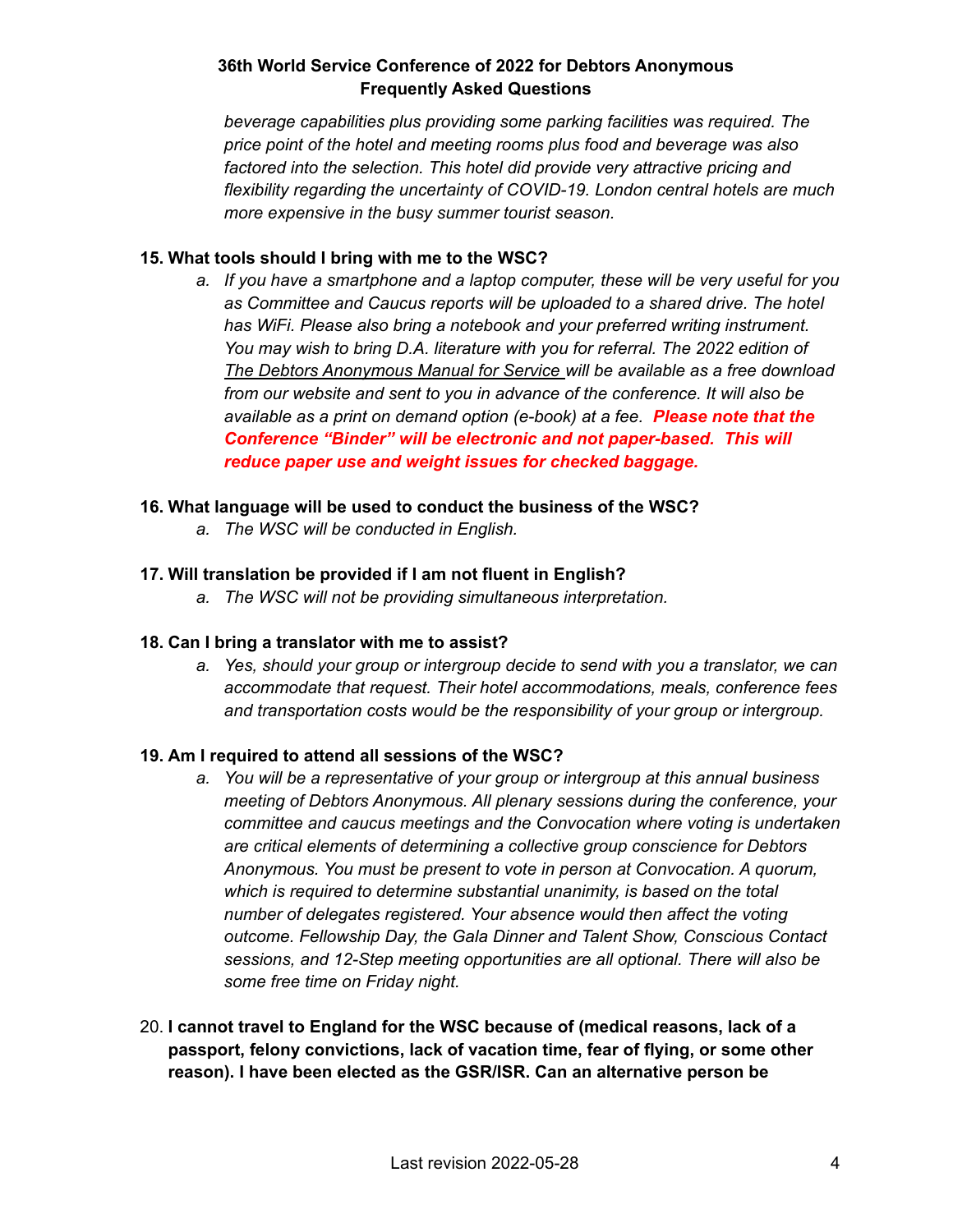### **appointed to attend the WSC, but I then attend the Committee meeting during the service year**?

*a. Your willingness to serve is appreciated. The structure of our WSC and the commitment to serve during the upcoming service year (monthly committee/caucus meetings) are integral to our D.A. structure. The person attending the WSC will be the one to attend the ongoing committee/caucus meetings throughout the year. The direction of each committee and caucus is set by those attending the WSC. Our D.A. Manual of Service indicates that GSRs and ISRs follow a service year from August to the following July. If you are unable to attend this year's event, we hope you will consider serving your group at the 37th WSC scheduled for 2023 in the Greater New York City area.*

## 21. **What day is the Fellowship Day and is this open to non-delegates of the WSC?**

(Note: Delegates will be in Convocation in the morning. They are able to attend afternoon sessions. Advance payment is available on the delegates Registration Form).

- *a. The 2022 Fellowship Day will be also open to non-delegates. It is on Saturday, August 6, 2022. The suggested amount is £20.00 full day or £12.00 for half day at the door. No one will be turned away from the Fellowship Day for lack of funds. Only cash will be accepted at the door.*
- *b. Lunch is available for £25.00*
- *c. <https://buytickets.at/dafellowshipday2022/690040>*

#### **22. Is the Gala Dinner and Talent Show open to non-delegates?**

- a. *Yes, non-delegates can purchase a ticket to the Gala Dinner and Talent Show. Prepayment is required as the hotel needs advance numbers for room set up and food preparation. The Gala Dinner with Speaker will cost £55.00 This will occur at the hotel on the evening of Saturday, August 6, 2022.*
- *b. See link from Question 19.*
- **23. The cost of the Gala Dinner and Talent Show is higher than at the 2019 WSC in Los Angeles. Why?**
	- *a. While we have endeavored to keep costs to similar levels of the 2019 WSC, the annual rate of inflation, the pressures on supply chains due to pandemic and the situation in Eastern Europe, increased liability insurance costs and currency exchange rates have required this modest increase.*

## **24. Will the Fellowship Day be broadcast live for others around the world to participate remotely?**

*a. Unfortunately, it will not be possible to broadcast live the Fellowship Day sessions. However, they will be recorded and uploaded to the Debtors Anonymous website.*

## **25. What currency will be used at the WSC?**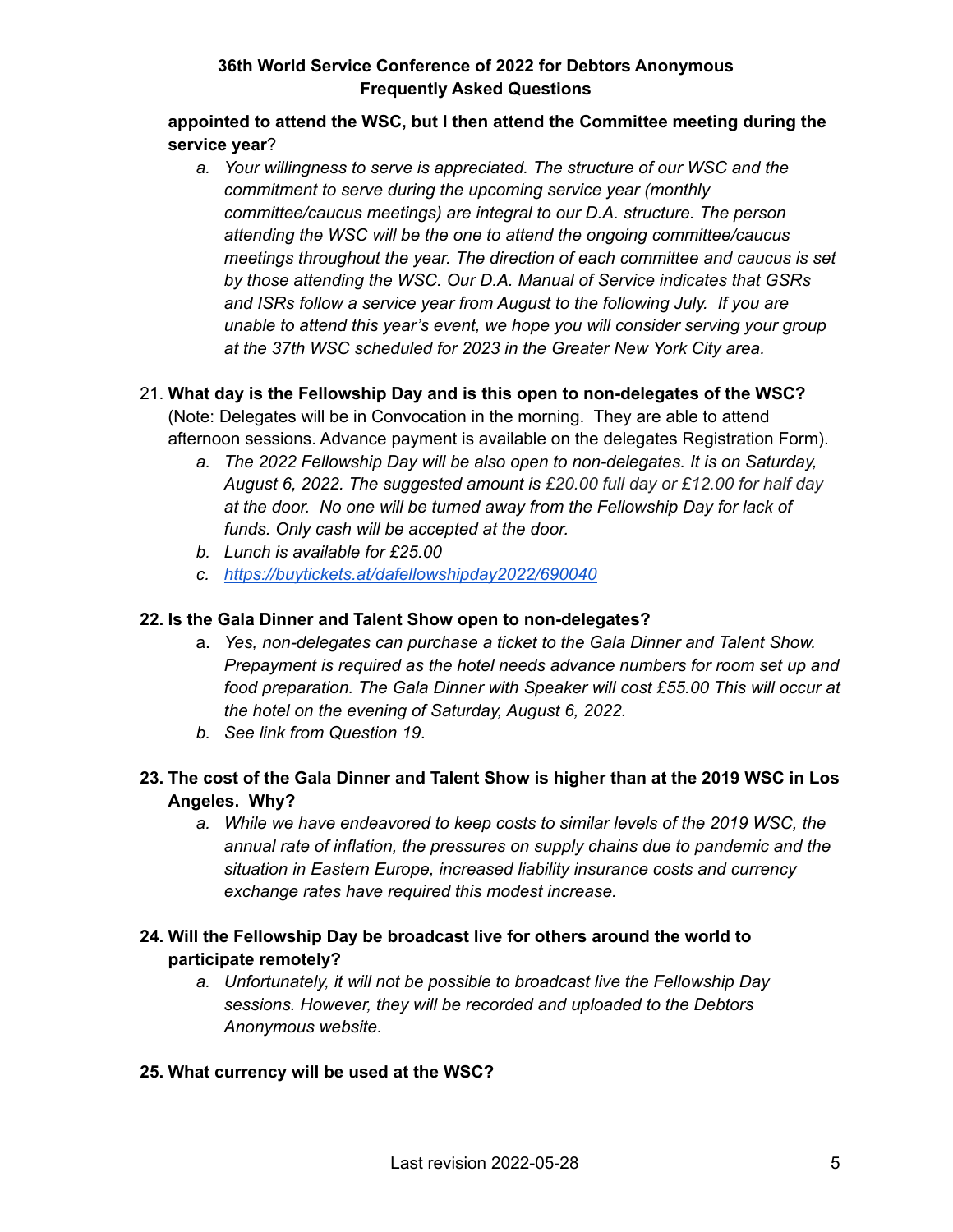*a. The official currency of the United Kingdom is the British Pound (GBP). Purchases made in the hotel and elsewhere will be in this currency. While some point of purchase locations may accept other currencies, exchanging your currency in advance to GBP will likely provide you a better exchange rate. Payments for the WSC itself are determined in United States dollars (USD).*

## **26. Do I need a passport (and visa) if I am traveling from outside of the United Kingdom?**

*a. Yes, you will need a passport. It must be valid for at least six months beyond your stay in England. The question is best answered by consulting with travel professionals or the U.K. Government websites depending on your country of origin. Some citizens may require an additional visa issued in advance by the United Kingdom. <https://www.gov.uk/uk-border-control>*

### **27. Do I need to be fully vaccinated against COVID-19 (SARS-CoV-2)?**

*a. At the time of this writing (May, 2022), the United Kingdom no longer requires proof of vaccination for entry into the country, nor a COVID-19 test upon arrival. This could change. HOWEVER, some countries may require proof of full vaccination in order to board flights to or from that country. It is the traveler's responsibility to remain vigilant about these requirements and the rapid changes which may occur due to the uncertainty around the pandemic. This is a decision you will need to make with your medical practitioner and travel planner to determine your level of risk and responsibility. Additionally, be sure to check requirements for returning to your home country. The requirements may be different than in the UK.*

## **28. If my returning country requires me to prove I am COVID-19 negative, where can I get the necessary tests?**

*a. At the present time (May, 2022) there are several options available in and around the London Heathrow Airport. Speed of results and price points vary. It is up to you as the traveler to confirm your returning country's requirements as to the type of test required and how many days in advance you will need to do the test. Cost of the test is the responsibility of the traveler. More information can be found here: <https://www.heathrow.com/covid-19>*

## **29. Will you require mask wearing at the WSC?**

*a. At the present time, the United Kingdom does not have a mandatory masking requirement. Anyone is welcome to wear a mask, should they choose to do so during the WSC. We strongly recommend you wear a mask at WSC sessions. Please bring your own supply of masks (N-95 or similar is best) for your own comfort and safety level. We will not have masks available for delegatesWe recommend that you have some with you should UK Public Health requirements change suddenly. At the present time, masks are required by some countries for international flights.*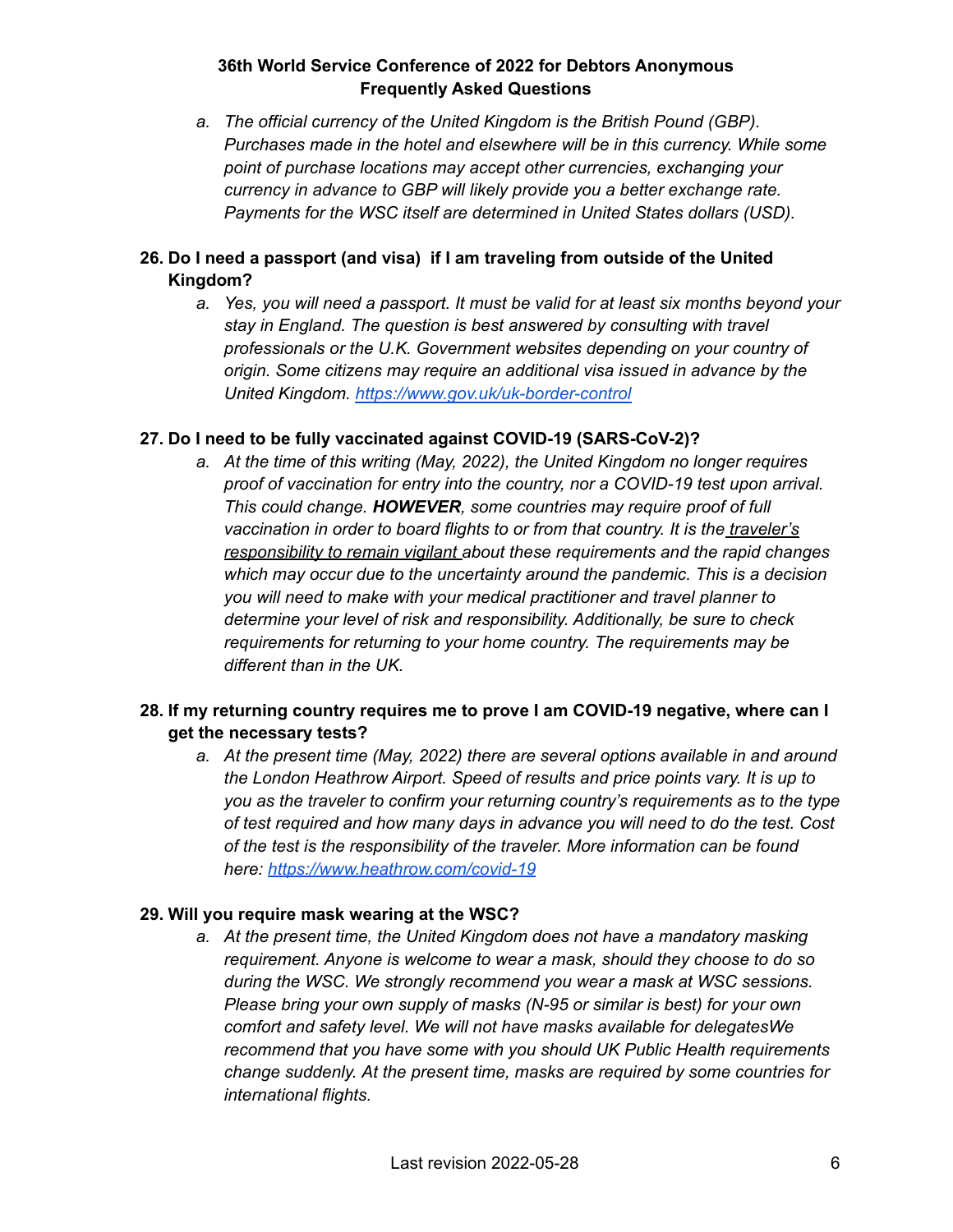## **30. What if I am nervous about being with other people who may not be wearing a mask?**

*a. No doubt, people have varying degrees of comfort levels based on their own health concerns and experiences. The London Host Committee is considering implementing a color code on the name badges of delegates, so that at a glance you will be able to know the comfort level of the other person. Some may prefer physical distance, others may be fine with an elbow bump, others a handshake, and others closer contact, such as a hug.*

### **31. I have special dietary requirements. Can these be accommodated?**

*a. The hotel can usually accommodate dietary restrictions or preferences, such as diabetic, vegetarian, vegan, Kosher, Halal, etc. You do need to indicate special requests in advance on your registration form. All buffet selections will be clearly marked with the ingredients. If you have strict food requirements, please consider including extra funds in your spending plan to make sure you can meet your dietary needs. Other restrictions cannot be guaranteed.*

### **32. Will there be free time at the WSC for me to visit some tourist attractions?**

*a. Friday night has been scheduled free of conference events.The Host Committee will have suggestions or you are welcome to make your own plans.To see more of what England has to offer, you may wish to consider extending your stay.*

## **33. Is there public transport available to/from the hotel?**

- *a. Yes, there is public transport available. You will have several options:*
	- *i. The London Underground (Tube) has a station within Terminal 4 at London Heathrow Airport to the city centre. More information can be found here: <https://tfl.gov.uk/maps/track/tube> and here: <https://tfl.gov.uk/fares/>*
	- *ii. Transfers within the Heathrow area (between airport terminals) Please note that a [Transport](https://tfl.gov.uk/fares/how-to-pay-and-where-to-buy-tickets-and-oyster/pay-as-you-go/oyster-pay-as-you-go?intcmp=55536) for London Oyster card or [contactless](https://tfl.gov.uk/fares/how-to-pay-and-where-to-buy-tickets-and-oyster/pay-as-you-go/contactless-and-mobile-pay-as-you-go?intcmp=55539) payment [mechanism](https://tfl.gov.uk/fares/how-to-pay-and-where-to-buy-tickets-and-oyster/pay-as-you-go/contactless-and-mobile-pay-as-you-go?intcmp=55539) is required to activate the ticket gates on London Underground services, but you won't be charged for your journey as long as you only travel between terminals. If you are using Heathrow Express or TfL Rail, please obtain a free Inter-Terminal Transfer ticket from one of the machines in the station for your journey.*
	- *iii. Various airport hotels and the four terminals at London Heathrow are connected by a shuttle bus service called Hotel Hoppa. More information can be found here: <https://www.hotelhoppa.co.uk/tickets-fares/>*
	- *iv. Taxis and private car services are available at your expense.*

# **34. Is Terminal 4 at London Heathrow and the Terminal 4 Tube Station open right now?**